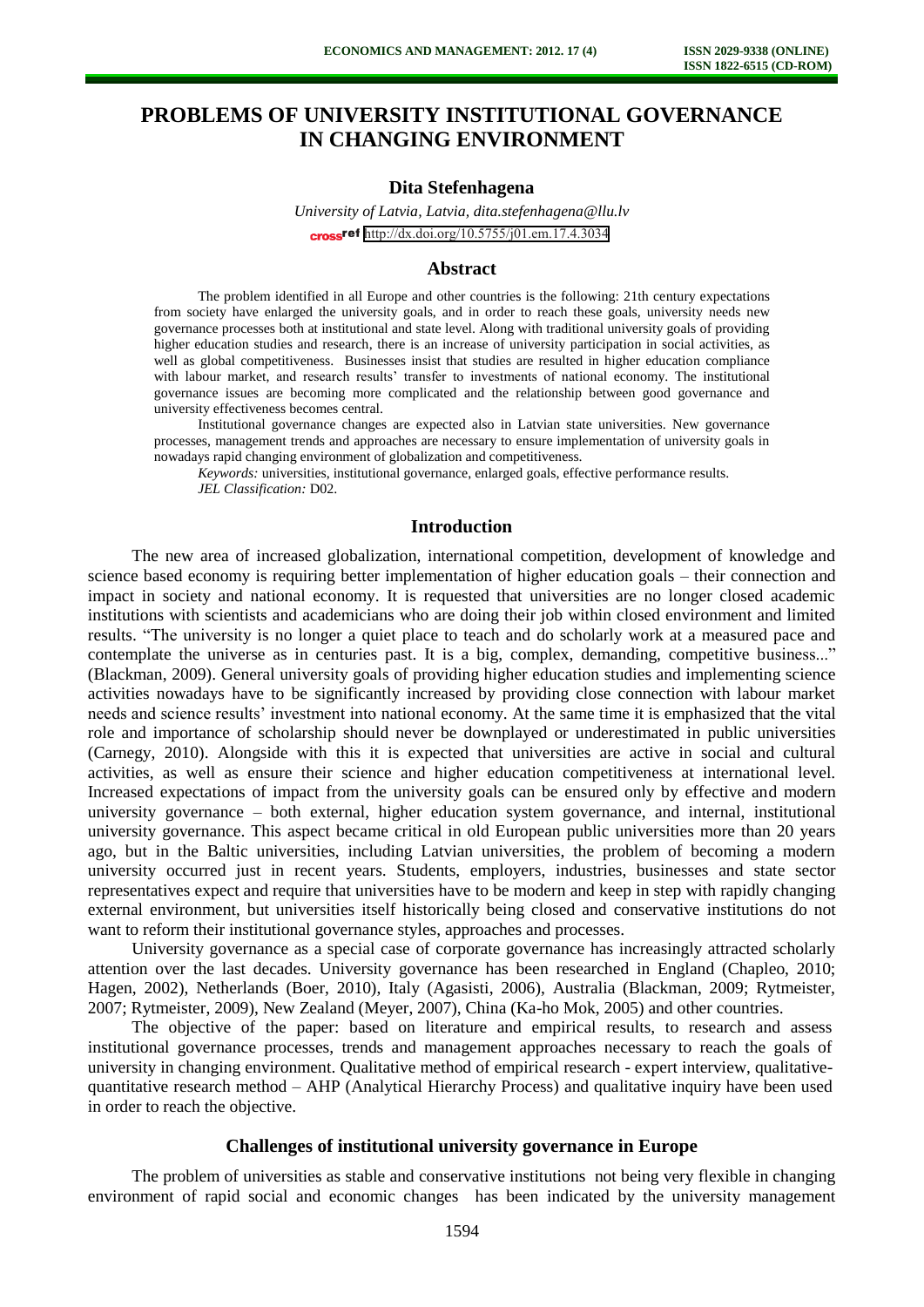researchers in Australia: "There is a little evidence that structures which have traditionally maintained the university's role have evolved to actively engage in innovation and knowledge creation in their governance and operation (Blackman & Kennedy, 2009), Finland: "...Finnish universities were used to inflexible higher education structures and reactive university system, slow decision making and permanent funding deficiency in public universities."(Aarrevaara, 2009), the Netherlands, England, Italy and others. Although university reforms in old Europe countries, Australia and New Zealand were carried out in late 1980s and 1990s, but in Finland significant university governance reforms were carried out by the 2010 University Act.

The hypothesis commonly found in specialized literature is that successful university organizations are those able to modify their governance – their institutional command and control structures and management, to adapt to changing demands of their environment and transformation of its structures. There is a wide spread belief that institutional autonomy and efficiency and increasing market orientation of public universities will bring more efficient and successful form of coordination through forces of competition.(Institutional diversity, 2009). Thus, for competitive and efficient public universities serving goals of stakeholders and the society in general, there is a need of strong, efficient and autonomous institutional governance. The European University Association (EUA) in its research reports indicates that as autonomous institutions universities hold primary responsibility for their institutional governance and management of their finances, activities, and personnel. Almost all European universities have an executive body headed by a rector, president of vice-chancellor as the executive head of the university. The collegiate academic body – the senate, academic council or academic board is one of the decision making bodies of public universities. There is a general trend across Europe and other countries toward introduction of a board consisting of not only internal but also external stakeholders as the main decision making body of a public university (Higher education governance, 2008). This trend has been widely and successfully implemented in old European and Scandinavian countries, but not in the Baltic universities. Although discussions and pressure on the part of the state and entrepreneurial sectors on this issue is growing, and introduction of boards with external stakeholders in the Baltic universities is just a matter of time. This is an unambiguous issue – on the one hand, there is an opinion that external stakeholders bring outside perspective, expertise and additional transparency serving as a link between the university and society and national economy, but, on the other hand, many academicians see it as a threat to institutional autonomy.

What are the trends of institutional governance what has lately been of particular attention to university management researchers and higher education organizations? Institutional questionnaires carried out by the EUA show challenges that have had the most importance to university institutional development in the past ten years. (Fig.1.).





Assessment of high importance of such internal management processes as quality assurance (60%), enhanced cooperation with other universities, industry and business sector (53%; 42%), more autonomy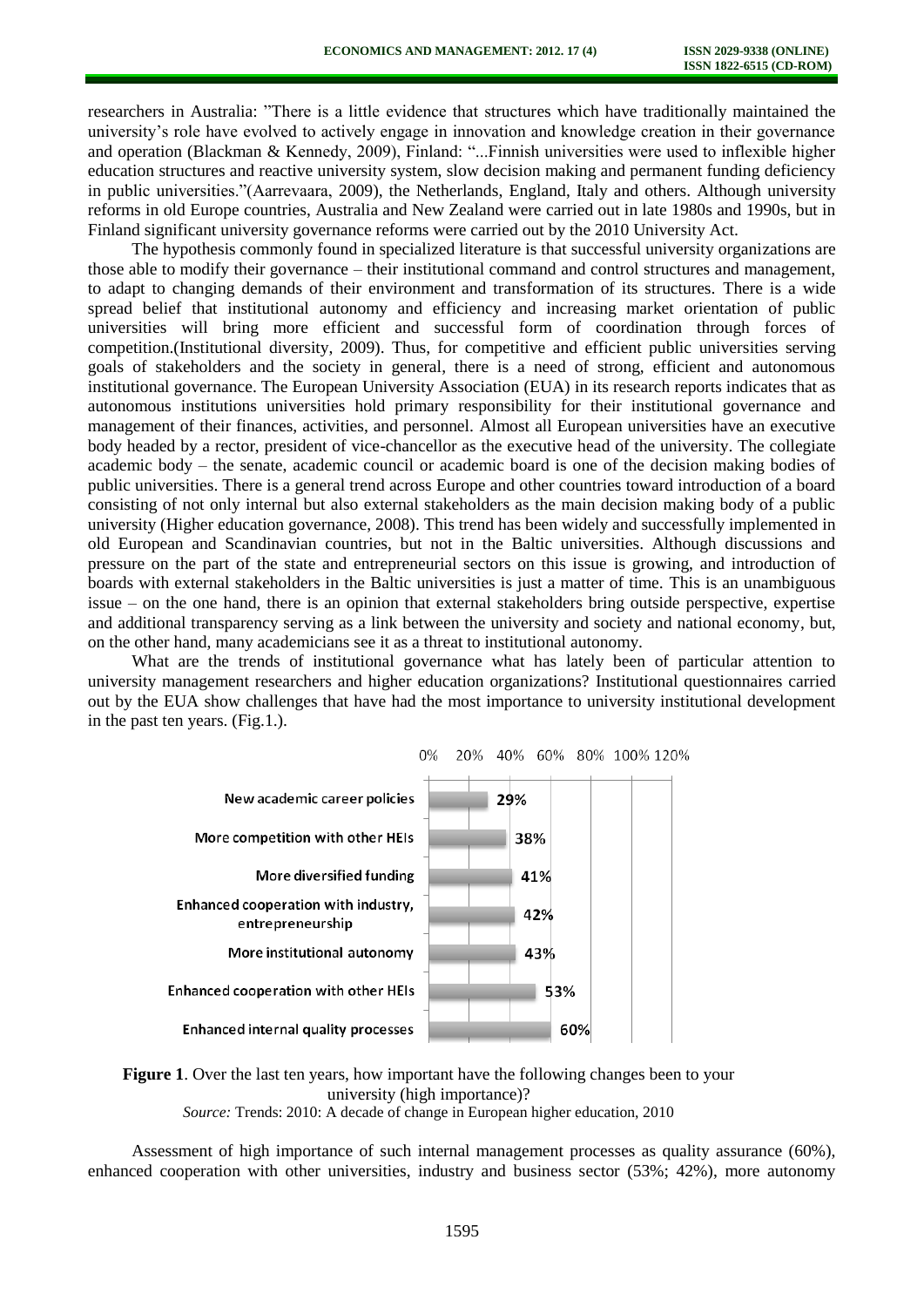(43%) indicate that European university institutional governance processes are becoming more tended towards effective management reaching expectations of university impact on national economy.

## **Results from empirical research on university institutional governance processes**

The empirical research of university governance processes (both external and internal) was implemented in the time period 2009-2012. This paper reflects results concerning only university institutional (internal) governance. The following research methods were used in order to assess empirical results:

- 1. Analytic Hierarchy Process (AHP) carried out in 2010. Experts (6) representatives from universities (Latvia, Finland) and Ministry of Education and Science in Latvia.
- 2. Expert interviews carried out in 2010. Experts (16) university leaders in Latvia and Finland.
- 3. Qualitative inquiry at one of the universities of Latvia. Time period: December 2011- January 2012. Respondents: academic and general staff (number of respondents – 200, 11% from the total number of staff).

Matrix of university institutional governance assessment criteria was developed and according to Saati T. Analytic Hierarchy Process (Saaty, 1980) the matrix consisted of 4 levels – 1st level – university effectiveness,  $2<sup>nd</sup>$  level – groups (4) of internal management,  $3<sup>rd</sup>$  level – internal management factors (3-4) factors in each group, total – 16 factors) in each of the group and 4th level – university goals (4) in nowadays changing environment of globalization and increased competition. The internal management groups and factors within these groups were developed based on the self-assessment model of a public institution – Common Assessment Framework (CAF) which was created at the European Institute of Public Administration (EIPA). The idea of the CAF is that various enablers (strategy, staff, resources, leadership and partnerships) directed through appropriate management processes, openness to innovation and learning can lead to society oriented results of a public institution (CAF, 2006). This assessment model can be applied to universities as public institutions serving the needs and expectations of society.



**Figure 2.** Assessment of university internal governance processes' groups *Source:* Author's developed, based on AHP experts' assessment results

Experts' assessment on the groups of institutional governance: strategy management group (0.410) is taking the 1st place and is considered the most important, the  $2<sup>nd</sup>$  place – management of processes and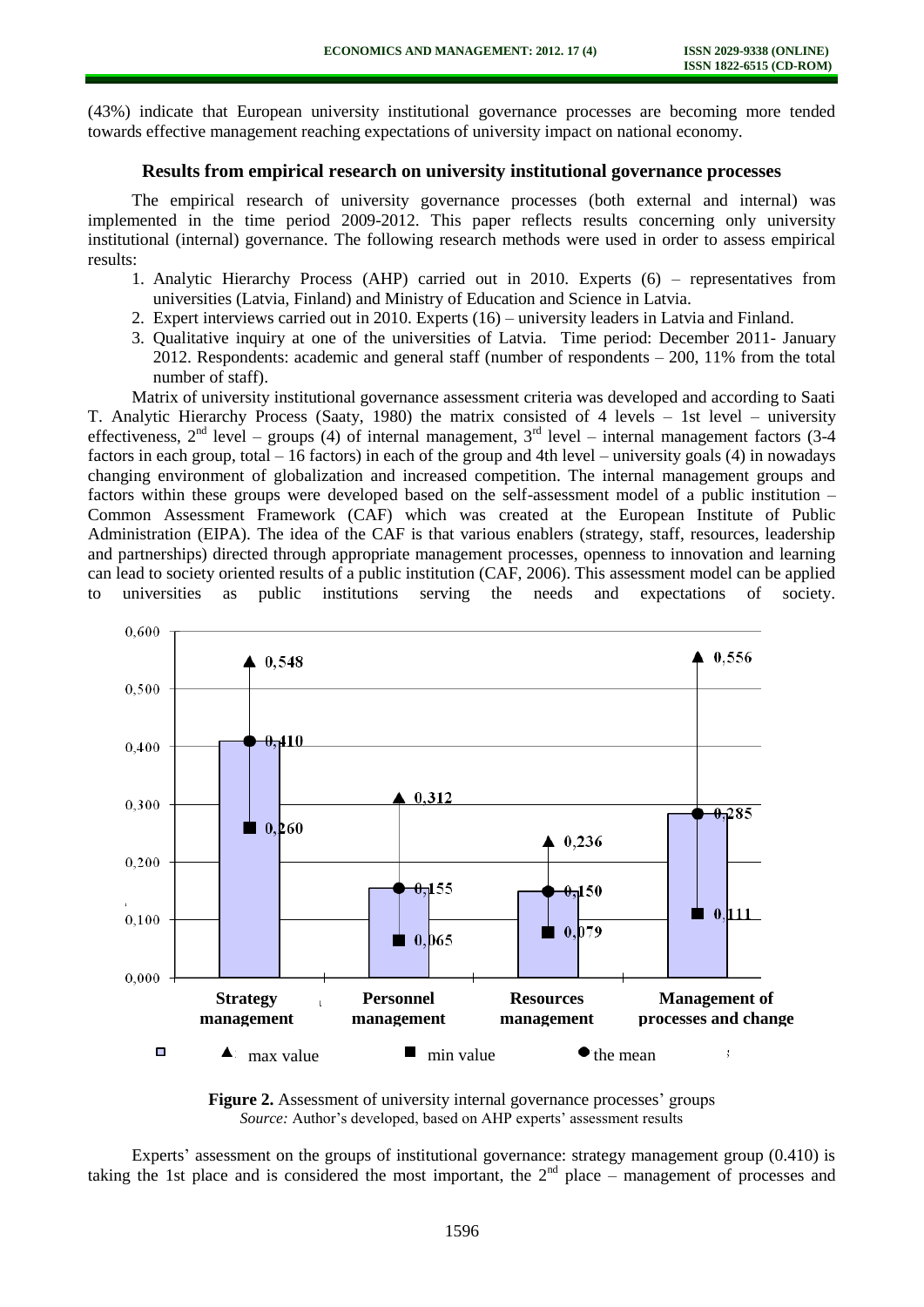change (0.285), and the 3<sup>rd</sup> and the 4<sup>th</sup> place is almost equal – personnel management (0.155) and resources management (0.150).

According to experts' assessment the following (in prioritized order) internal management factors are considered the most important in order to reach university goals:

- strategy planning and implementation
- internal quality management
- qualified and competitive personnel
- leadership and support to new and innovative internal governance processes on the part of university administration
- acquisition of EU funding
- all types of cooperation (local and international)
- resources concentration and maximal return

Expert interviews with six executives from Latvian universities indicated that although universities as autonomous institutions with self-governance rights have decision making power, many norms and regulations on the part of the state sector still impress university institutional governance. Development of new structures are necessary in order to follow rapid changes and increased expectation on the part external stakeholders: life-long learning centres (because the number of students is decreasing and universities need alternative study forms and target groups), centres of technology transfer and business incubators (because research results have to be transfer to society), departments of EU funding management (because diversified funding approach is necessary instead of significantly decreased university budget).



**Figure 3.** Institutional governance processes and directions under the changing external environment *Source:* Author's developed, based on expert interviews

Relatively new institutional governance processes which have to be applied and improved in order to ensure more effective university governance and achievement of university goals in changing environment are the following:

• Strategy management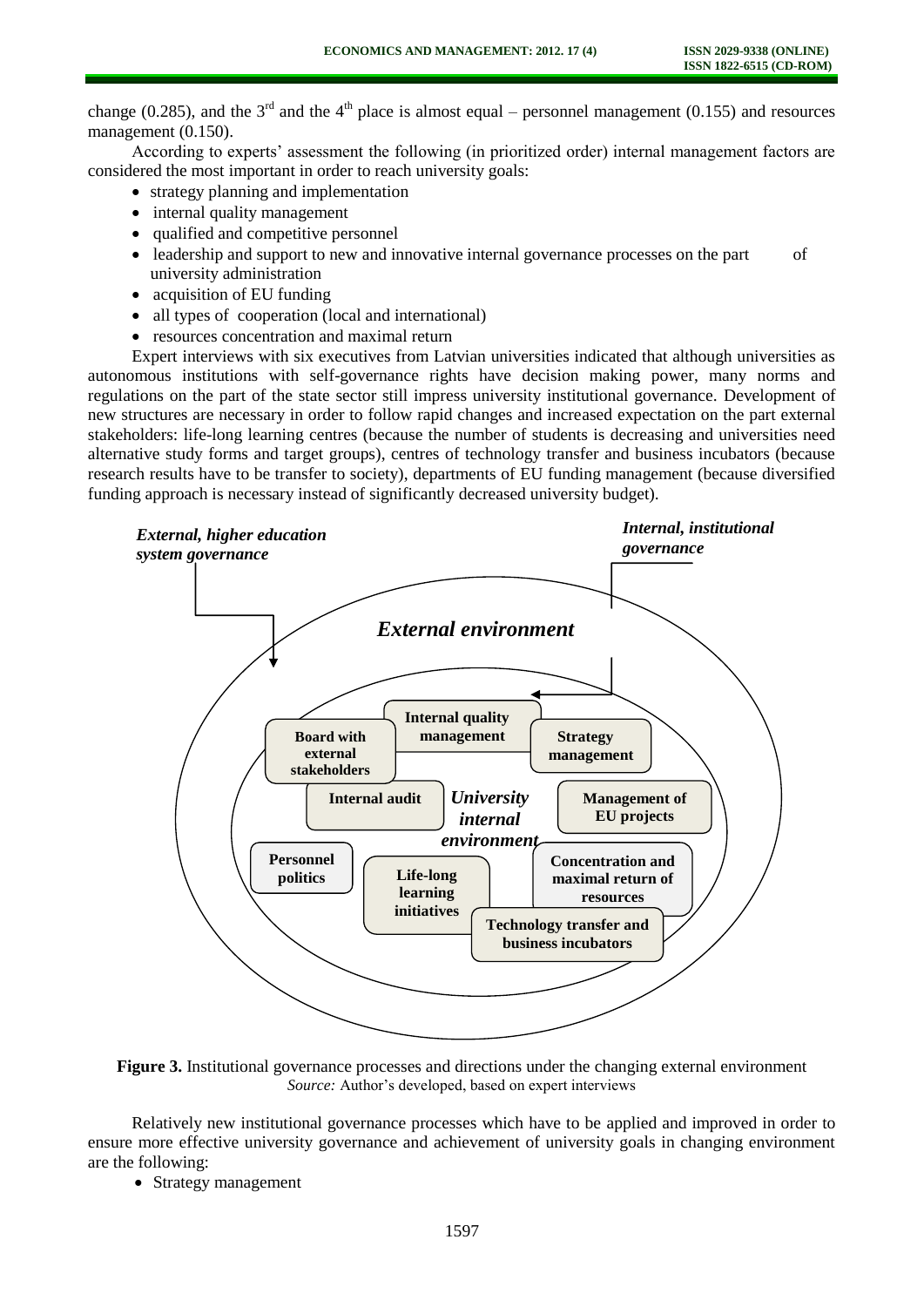- Introduction and improved functioning of internal auditing and quality assurance
- Improved personnel politics
- Concentration and maximal return of resources (human, material, financial, technological and other)
- Introduction of a council with external stakeholders as a university decision making body

Although there was a common experts' opinion that all above mentioned processes (except there was not a common opinion of introduction of a board with external stakeholders within university decision making bodies) are necessary and important, the qualitative inquiry at one of the Latvian universities (implementation period December 2011, January 2012) showed that university personnel (both academic and general staff) is not satisfied with university institutional governance, and particularly with the university administration. The following problems and discrepancies were indicated:

- Formal approach to university strategy planning and implementation
- Lack of human resources policy and management (especially in regard to general staff)
- Lack of leadership skills at the higher and middle management levels
- Lack of communication and information flows among faculties, departments
- Unwillingness to reform old structures and positions
- Lack of transparency of financial planning and implementation
- High bureaucracy level and hierarchic approach

The results of the qualitative inquiry determine that although university have new structures, and some new institutional governance processes (e.g. internal auditing, internal quality assurance, strategy planning, implementation and reporting) are implemented, there is a big threat that some of these new processes do not serve their authentic functions of making university governance more effective. That may lead to an opinion that new governance processes are introduced as formal mechanisms to draw attention to external stakeholders.

# **Conclusions**

(1.) The new area of increased globalization, international competition, development of knowledge and science based economy is requiring better implementation of higher education goals, which in turn requires improved university institutional governance – development of new governance processes and management approaches.

(2.) The problem of slow university institutional governance changes is the following: students, employers, industries, businesses and state sector representatives expect and require that universities have to be modern and keeps in step with rapidly changing external environment, but universities itself historically being closed and conservative institutions do not want to reform their institutional governance styles, approaches and processes.

(3.) University leaders have to pay more attention to new management tendencies regarding university institutional governance, introducing new governance structures and approaches which would help to ensure university governance responsibility, transparency and more effective decision making.

(4.) As a public institution, the state university governance is a subject to public administration governance, but as an institution with specific objectives, the university may need new and specific governance approaches.

(5.) Although experts' assessment on the importance of university institutional governance processes indicate that factors within groups of strategy, processes, change, personnel and resources management are the most important, there is a problem that some of these new processes do not serve their authentic functions of making university governance more effective. That may lead to an opinion that new governance processes are introduced as formal mechanisms.

(6.) Introduction of new institutional governance structures and processes has to be followed by new and modern management approaches (leadership, team work, horizontal cooperation instead of hierarchy, management of processes instead of management of functions, etc.) in order to link effective university management with implementation of university goals.

### **References**

<sup>1.</sup> Aarrevaara, T., & Dobson, I.R. (2009). Brave New World: Higher Education Reform in Finland. Higher Education Management and Policy, Volume 21/2, 1-18.